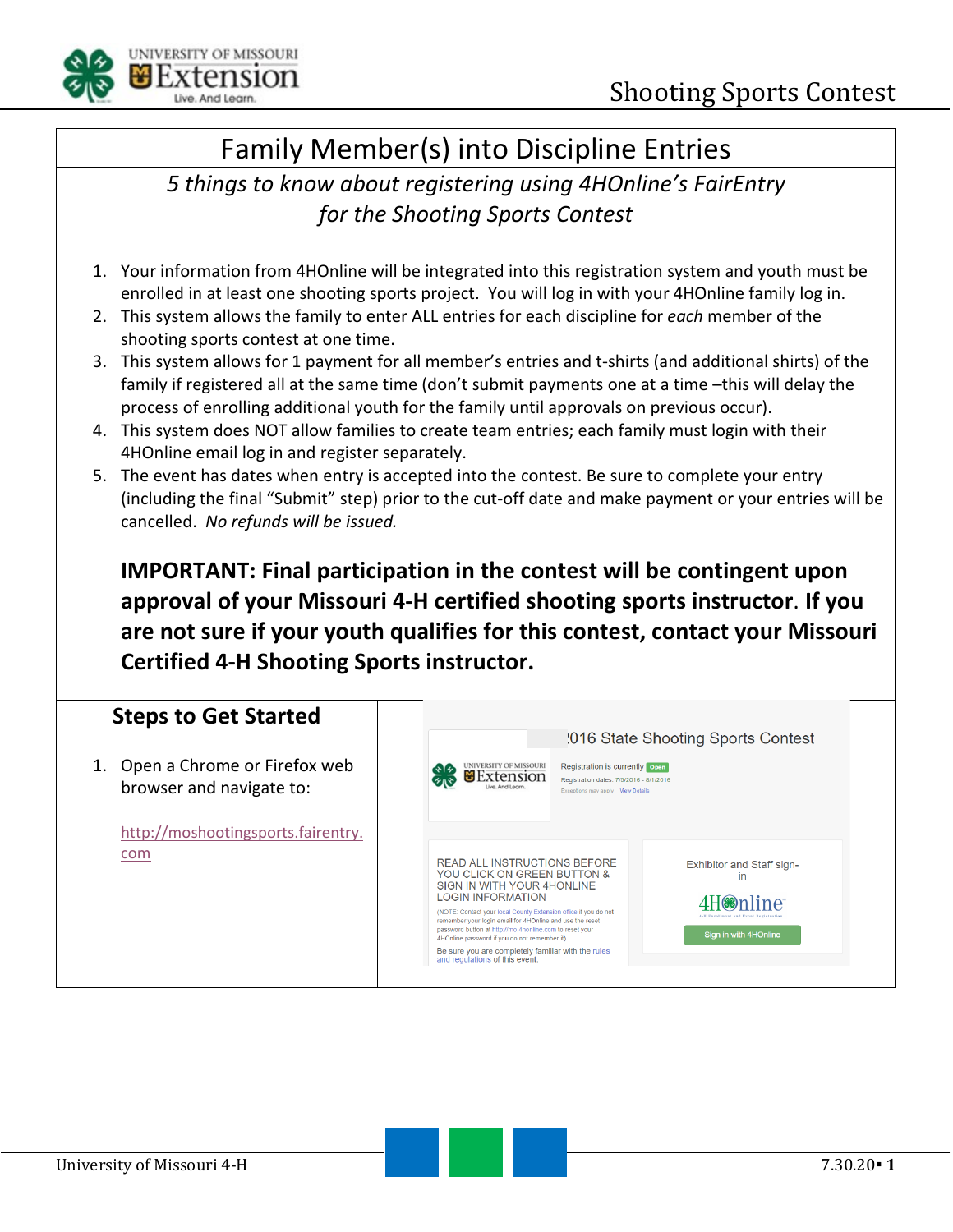

| 2. Read all information throughout<br>the registration process.                                                                                               | <b>Exhibitor and Staff sign-</b><br>$\mathsf{I}$                                                  |
|---------------------------------------------------------------------------------------------------------------------------------------------------------------|---------------------------------------------------------------------------------------------------|
| 3. Make sure you have<br>read/printed the rules and<br>regulations for this contest.                                                                          | nline®<br>4-H Enrollment and Event Registration                                                   |
| 4. Click on the link SIGN IN WITH<br><b>4HONLINE</b>                                                                                                          | Sign in with 4HOnline                                                                             |
| 5. Forgot your password? If you<br>do not remember your<br>password, use the Forgot<br>password button rather than<br>calling your local extension<br>office. | UNIVERSITY OF MISSOURI<br>I have a profile<br>I forgot my password<br>jetson@nomail.com<br>Email: |
| Forgot your 4HOnline log in? If<br>you do not remember your<br>4HOnline Family email                                                                          | Role:<br>Family<br>۷.                                                                             |
| information log in, contact your<br>local Extension                                                                                                           | Send My Password                                                                                  |
| 6. Click "Begin Registration" (this<br>product will use the terminology<br>"Fair" throughout - this means<br>Contest or Event in this case)                   | 1-H Enrollment and Event Registration                                                             |
|                                                                                                                                                               | We noticed you haven't yet registered for the fair.<br>Begin Registration O                       |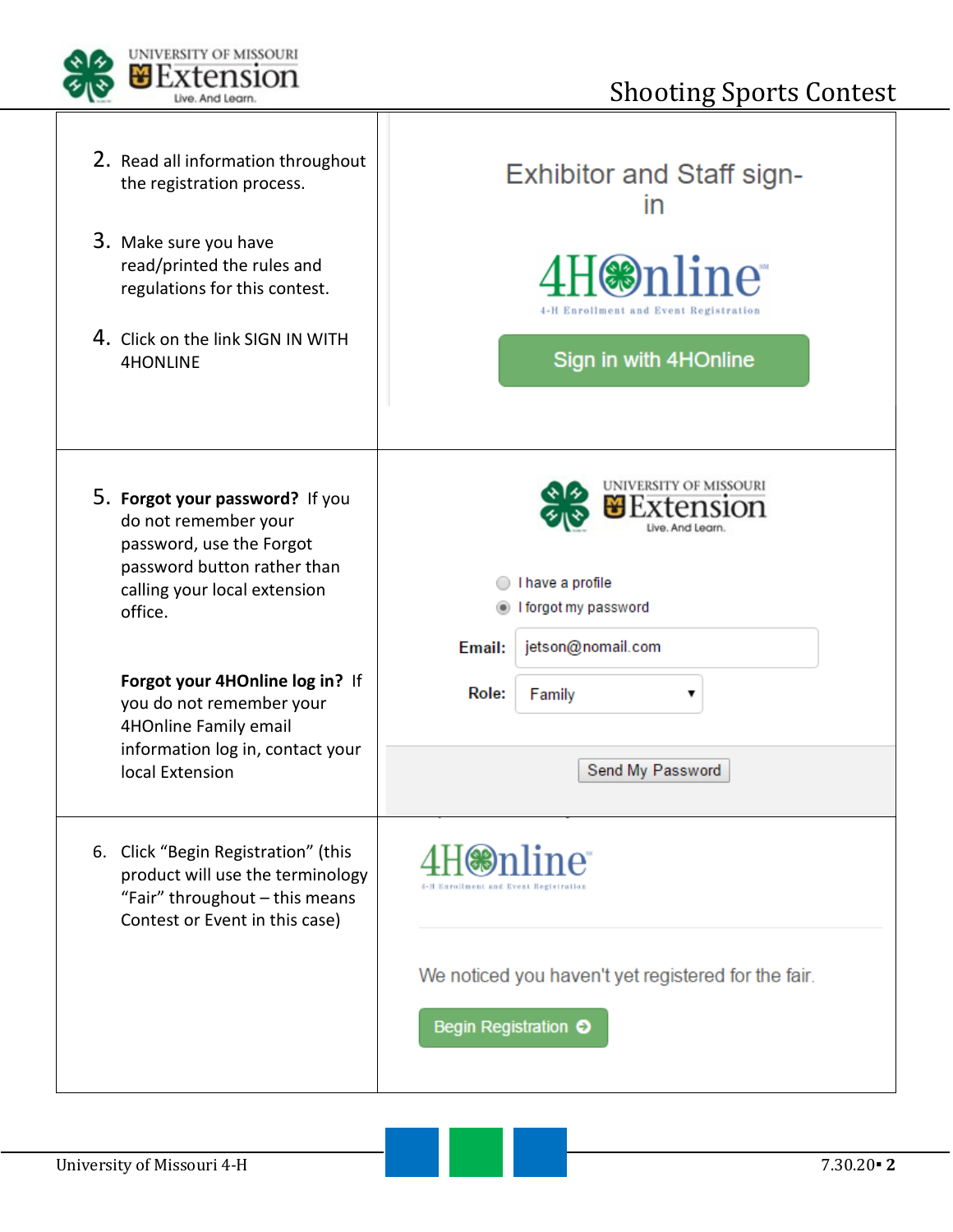

# Shooting Sports Contest

| <b>Exhibitor Information</b><br>This contest accepts individual<br>entries, this means each youth will<br>be an "exhibitor" in the contest.<br>Click "Individual".                                                                                                                                                                                               | \$0.00<br><b>Exhibitors</b><br><b>Entries</b><br>Payment<br>Do you want to register an Individual?<br>& Individual                                                                                                                                                                                                                                                                                                                                                                                                                                                                                                                                                                                                                                                                                                                                              |
|------------------------------------------------------------------------------------------------------------------------------------------------------------------------------------------------------------------------------------------------------------------------------------------------------------------------------------------------------------------|-----------------------------------------------------------------------------------------------------------------------------------------------------------------------------------------------------------------------------------------------------------------------------------------------------------------------------------------------------------------------------------------------------------------------------------------------------------------------------------------------------------------------------------------------------------------------------------------------------------------------------------------------------------------------------------------------------------------------------------------------------------------------------------------------------------------------------------------------------------------|
| 7. Because this system<br>registration is fully integrated<br>with 4HOnline enrollment, the<br>youth of the family will appear<br>as options to select to register<br>as an "exhibitor"<br>Select youth needing to register<br>then click Continue<br><b>DO NOT CREATE AN EXHIBITOR</b><br>FROM SCRATCH-this will<br>disqualify the registration                 | <b>New Individual Exhibitor</b><br>Select an Existing person to continue<br>Jetson, Elroy<br>$\circ$<br>12/31/2004 - Age 11<br>Jetson, Judy<br>$\circ$<br>6/01/2001 - Age 15<br>$-$ OR $-$<br>Create an Exhibitor From Scratch<br><b>Continue</b><br>Cancel                                                                                                                                                                                                                                                                                                                                                                                                                                                                                                                                                                                                     |
| 8. You will now be taken to step 4<br>the custom questions that must<br>be answered for this exhibitor<br>Click Continue when you<br>а.<br>are finished entering<br>data.<br>b. If you selected the<br>wrong youth, you have<br>the option to Delete this<br>Exhibitor on this screen<br>where the red arrow is<br>pointing.<br>9. Answer all required questions | <b>State Shooting Sports Contest</b><br>Jetson -<br>\$0.00<br><b>Exhibitors</b><br><b>Entries</b><br>Payment<br>Jetson, Elroy<br>$\overline{5}$<br>12/31/2004 • 11 years old (4-<br>.∙ Gra<br><b>Personal Details</b><br><b>Contact Info</b><br>Address<br>Questions<br>Review<br><b>#6</b> 4HOnline Training<br><b>O</b> Delete this Exhibitor<br>Questions<br>1. I verify that all information in the health form in 4HOnline is current (including updated health insurance information)<br>*Required<br>⊕ Yes<br>$\odot$ No<br>2. I understand that all communication for this event will come through the email I have provided in 4HOnline<br>*Required<br>⊕ Yes<br>$\odot$ No<br>3. I certify that I have read and understand the 2016 Missouri State Shooting Sports Match Rules found at<br>http://Ah mieeruri arlulehryding enorte avanteletata ehoot |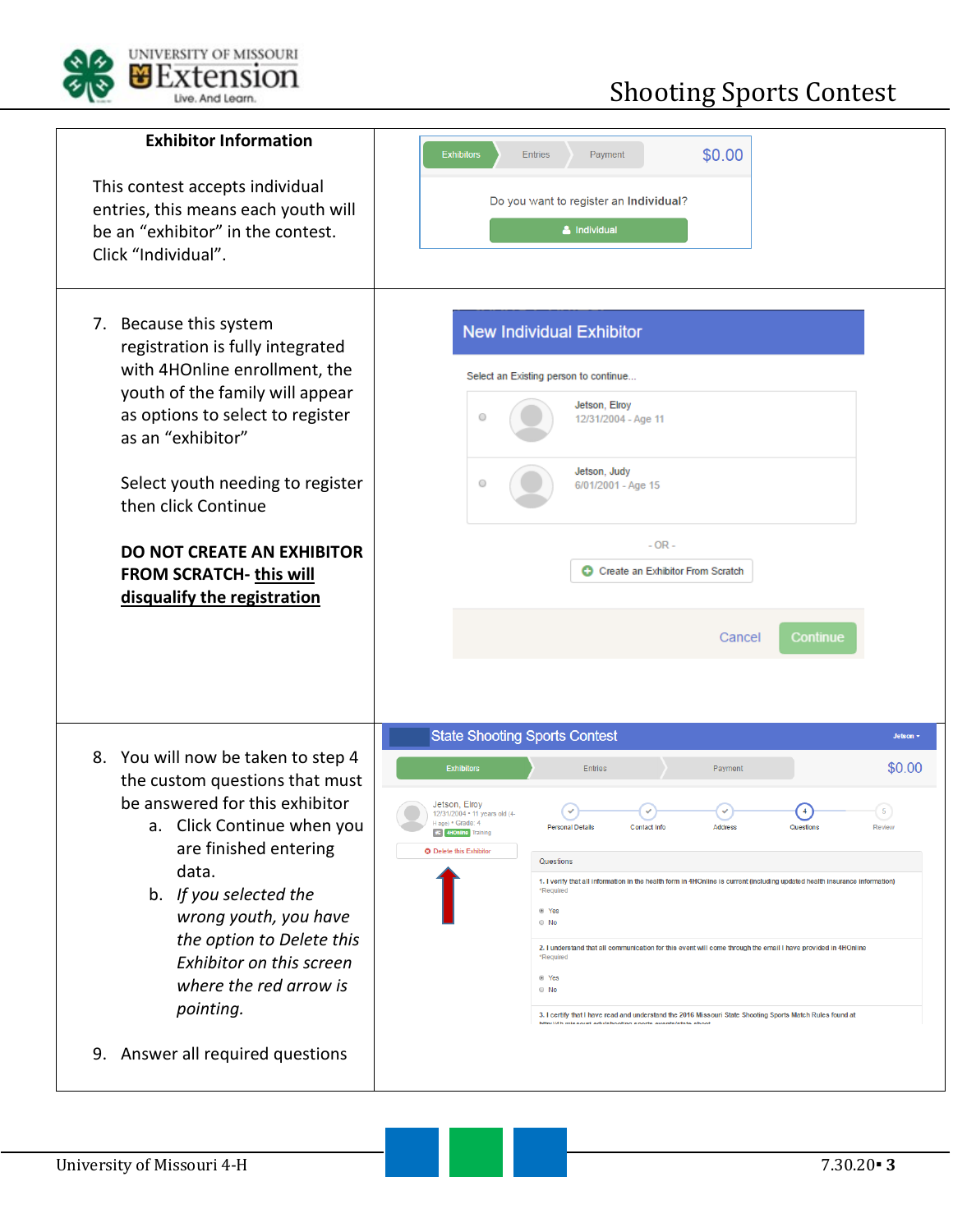

| 8. Youth Medium                           |                |                                                       |                                          |
|-------------------------------------------|----------------|-------------------------------------------------------|------------------------------------------|
| $\overline{2}$                            |                |                                                       | Units                                    |
|                                           | \$10.00        |                                                       |                                          |
|                                           | \$20.00        |                                                       |                                          |
|                                           |                |                                                       |                                          |
| Personal Details Contact Info             | <b>Address</b> | Questions                                             | 6 <sup>1</sup><br>Files<br><b>Review</b> |
| Please review the exhibitor registration. |                |                                                       | Continue to Entries O                    |
| <b>Personal Details</b>                   | Edit           | Contact Info                                          | Edit                                     |
| <b>First Name</b>                         | <b>Becky</b>   | Email                                                 |                                          |
| <b>Last Name</b>                          |                | <b>Home Phone</b>                                     | 555-123-4444                             |
|                                           |                | <b>Cell Phone</b><br><b>Cell Phone Carrier</b>        |                                          |
|                                           |                | Helpsheet<br>Date of Birth 8/05/2000<br>Gender Female |                                          |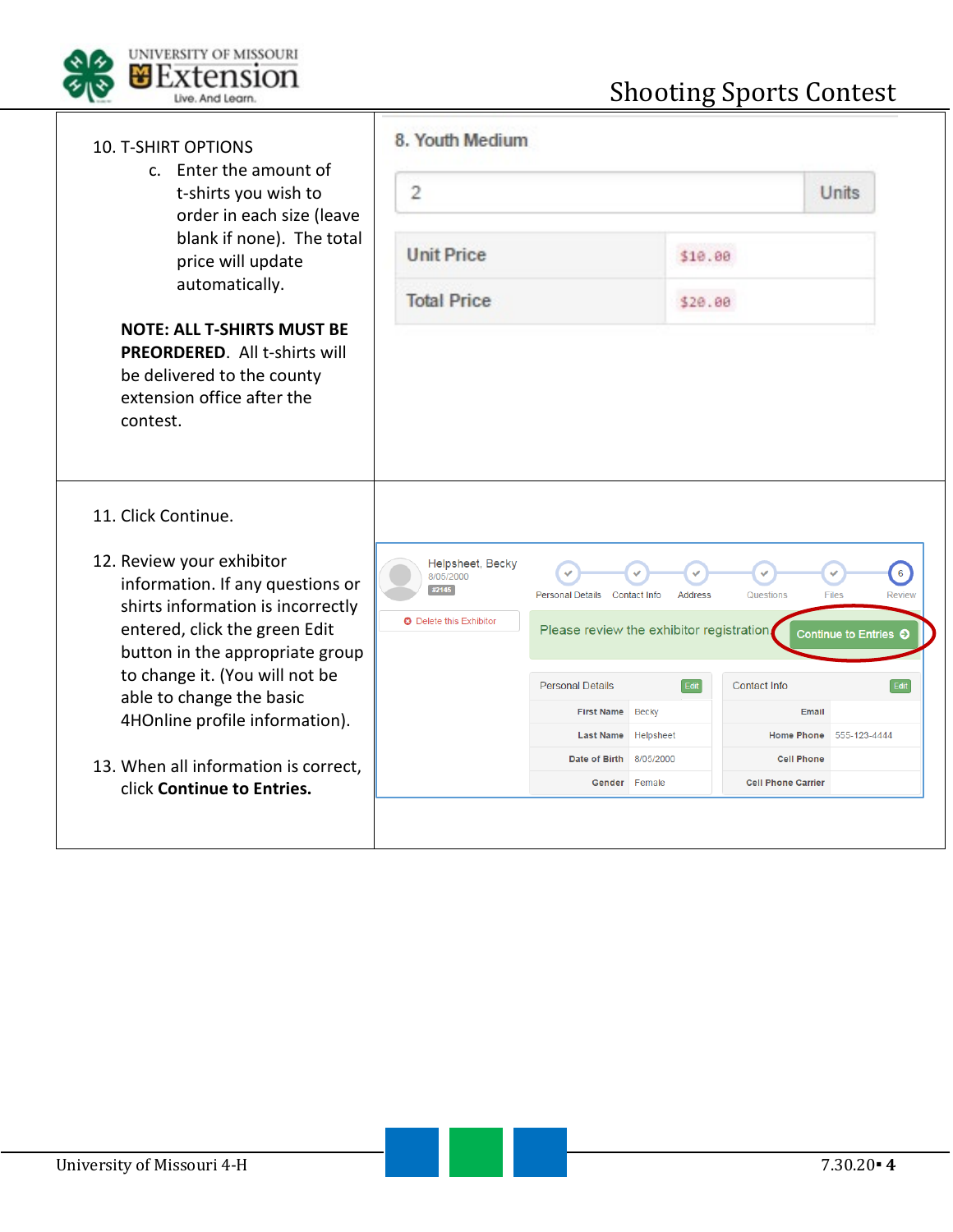

#### **Creating the Registration Entries**

- **It is VERY important for families to pay close attention to the proper birthdate range listed to select the correct 4-H Age division for EACH youth**. **If you select the wrong age division you will likely lose the time you select when corrections must be made.**
- Each youth exhibitor in the Shooting Sports Contest can have multiple entries.
- One entry must be made for each discipline (i.e. Muzzleloading, Archery 300, etc),
- Once all entries have been created for the first exhibitor, you have the choice of creating another exhibitor in this family (and entries) or proceeding to checkout (submitting the entries, whether or not fees are charged).

| youth shooting sports<br>exhibitor (if more than<br>one youth is in the<br>family it will show all<br>youth).                                                                                                           | <b>State Shooting Sports Contest</b><br><b>Exhibitors</b><br><b>Entries</b><br>Payment<br>\$11.00                       |
|-------------------------------------------------------------------------------------------------------------------------------------------------------------------------------------------------------------------------|-------------------------------------------------------------------------------------------------------------------------|
|                                                                                                                                                                                                                         |                                                                                                                         |
|                                                                                                                                                                                                                         | There are 0 entries belonging to 1 exhibitor in this invoice<br>Jetson, Elroy<br>0 Entries 4HOnline                     |
| If a youth is not enrolled in a 4-<br>H Shooting Sports Project, the<br>youth will not be able to<br>register for an entry. This<br>information will appear in red<br>text after you select the Add an<br>Entry button. | Add an Entry                                                                                                            |
| 2. Click Select beside<br><b>Shooting Sports</b><br>Contest                                                                                                                                                             | Sporte Virtual Contos<br>Choose Contest Name and 4-H Age Division<br>Select $\bullet$<br><b>Shooting Sports Contest</b> |
| Click Select beside the<br>3.<br>proper age division.                                                                                                                                                                   | Choose<br>Cancel                                                                                                        |
| Once this is done click<br>Choose.                                                                                                                                                                                      |                                                                                                                         |
| (note the birthdate<br>range to ensure your<br>youth is in the right<br>age division birthdate<br>shows up in the                                                                                                       |                                                                                                                         |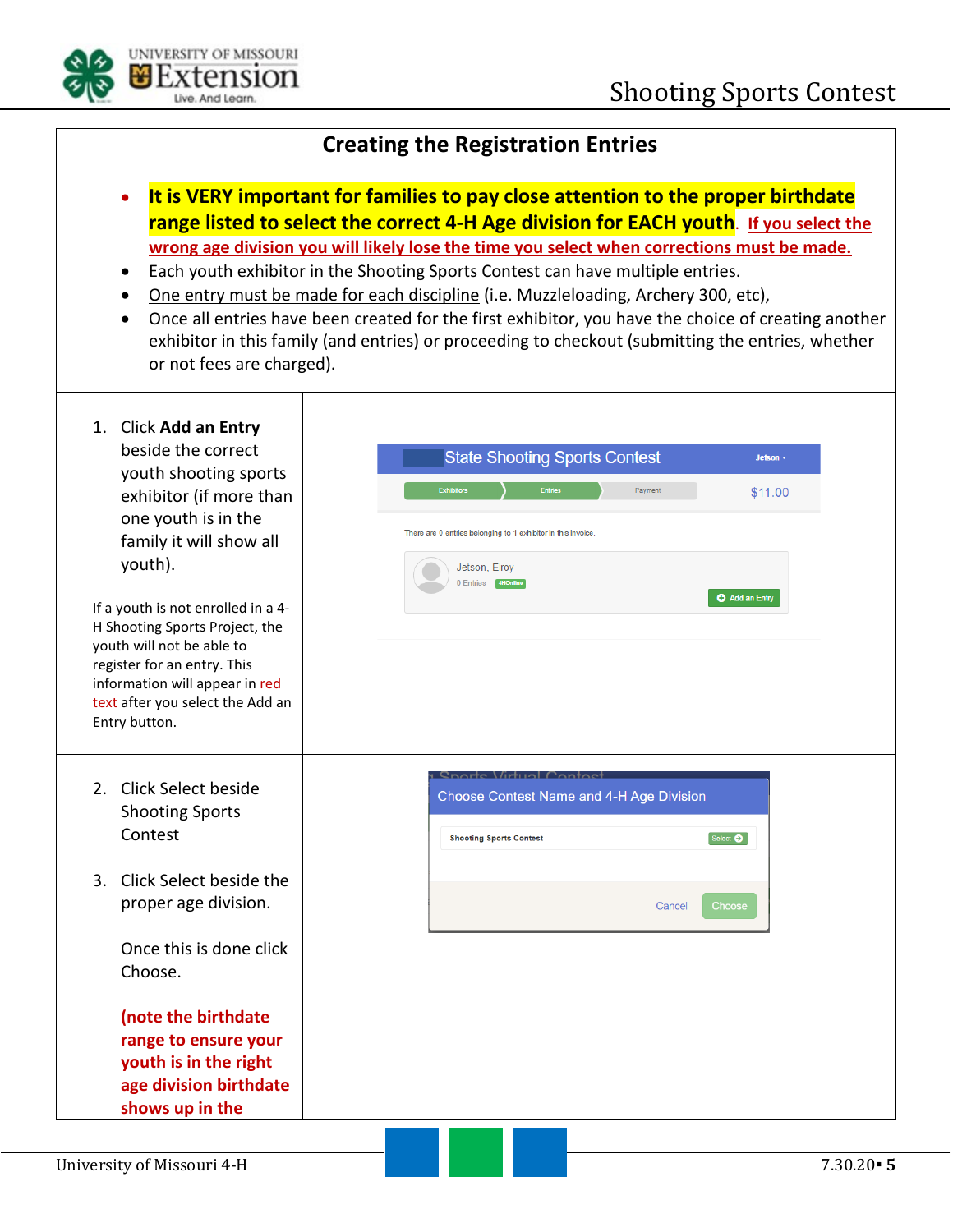

# Shooting Sports Contest

| profile box to the                                | <b>Starting an Entry</b>                                                                     |                                     |
|---------------------------------------------------|----------------------------------------------------------------------------------------------|-------------------------------------|
| upper right)                                      | Month of event August                                                                        | Change                              |
|                                                   | Select a 4-H Age Division to continue                                                        |                                     |
|                                                   | 1: Junior (January 1, 2005 to December 31, 2007)                                             | Select $\bullet$                    |
|                                                   | 2: Intermediate (January 1, 2002 to December 31, 2004)                                       | Select $\bullet$                    |
|                                                   | 3: Senior (January 1, 1997 to December 31, 2001)                                             | Select $\bullet$                    |
|                                                   |                                                                                              |                                     |
|                                                   |                                                                                              |                                     |
| 4. Select the Discipline.                         | <b>Starting an Entry</b>                                                                     |                                     |
|                                                   | <b>Contest Name</b><br><b>Shooting Sports Contest</b>                                        | Change                              |
| Any disciplines that are                          | 4-H Age Division 3: Senior (January 1, 2001 to December 31, 2005)                            | Change                              |
| not available for entry<br>will be noted as "Not  | Select a Discipline to continue                                                              |                                     |
| Available" with a short                           | 741003: Archery 300                                                                          | Select $\bullet$                    |
| explanation.                                      | 741013: Archery 600                                                                          | Select $\bullet$                    |
|                                                   | 741023: Archery 3D                                                                           | Select $\bullet$                    |
|                                                   | 742013: Air Rifle - Pellet                                                                   | Select <b>O</b>                     |
|                                                   |                                                                                              |                                     |
|                                                   |                                                                                              |                                     |
|                                                   | 743003: Smallbore Rifle (.22) - 50 ft 3 Position                                             | Select $\bullet$                    |
|                                                   | 743013: Smallbore Rifle (.22) - 50 yd 3 Position - NRA Precision Rifle<br>744003: Air Pistol | Select <b>O</b><br>Select $\bullet$ |
| 5. After you select a<br>discipline, you will be  | <b>Starting an Entry</b>                                                                     |                                     |
| able to review the                                | Month of event<br>August                                                                     | Change                              |
| basics then click the                             | 4-H Age Division 3: Senior (January 1, 1997 to December 31, 2001)                            | Change                              |
| green Continue button.                            | <b>Discipline</b><br>745063: Shotgun - Skeet 100 targets                                     | Change                              |
| Also notice that there                            |                                                                                              | Continue <b>O</b>                   |
| are blue "Change" links<br>in case you mistakenly |                                                                                              |                                     |
| select an incorrect                               |                                                                                              |                                     |
| date, age division or                             |                                                                                              |                                     |
| discipline.                                       |                                                                                              |                                     |
| 6. Click your club! This is                       |                                                                                              |                                     |
| required to move                                  |                                                                                              |                                     |
| forward. Search if it is                          |                                                                                              |                                     |
| not showing up. Click                             |                                                                                              |                                     |
| green Continue button.                            |                                                                                              |                                     |
| Click the "Download<br>7.                         |                                                                                              |                                     |
| Template" button to                               |                                                                                              |                                     |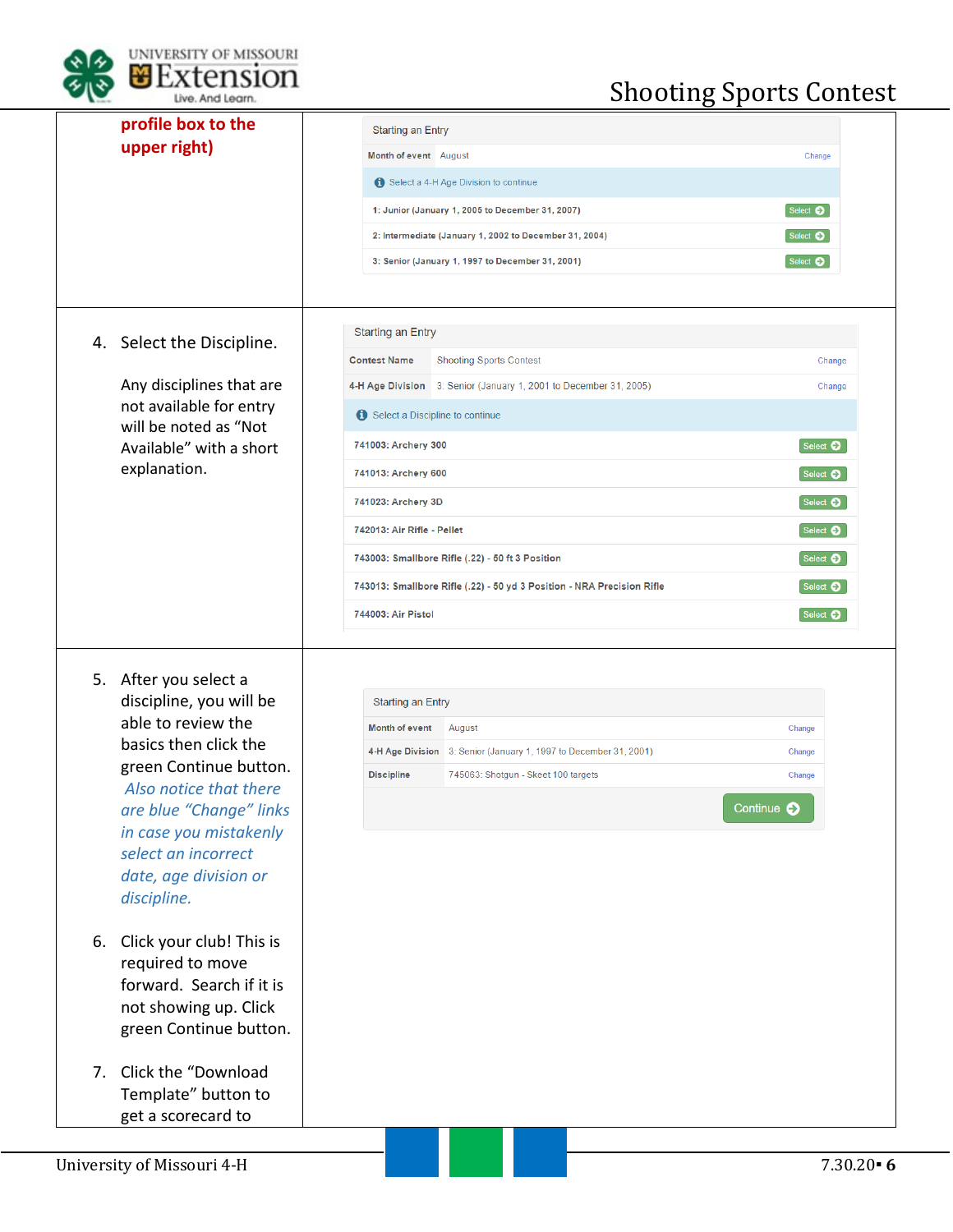